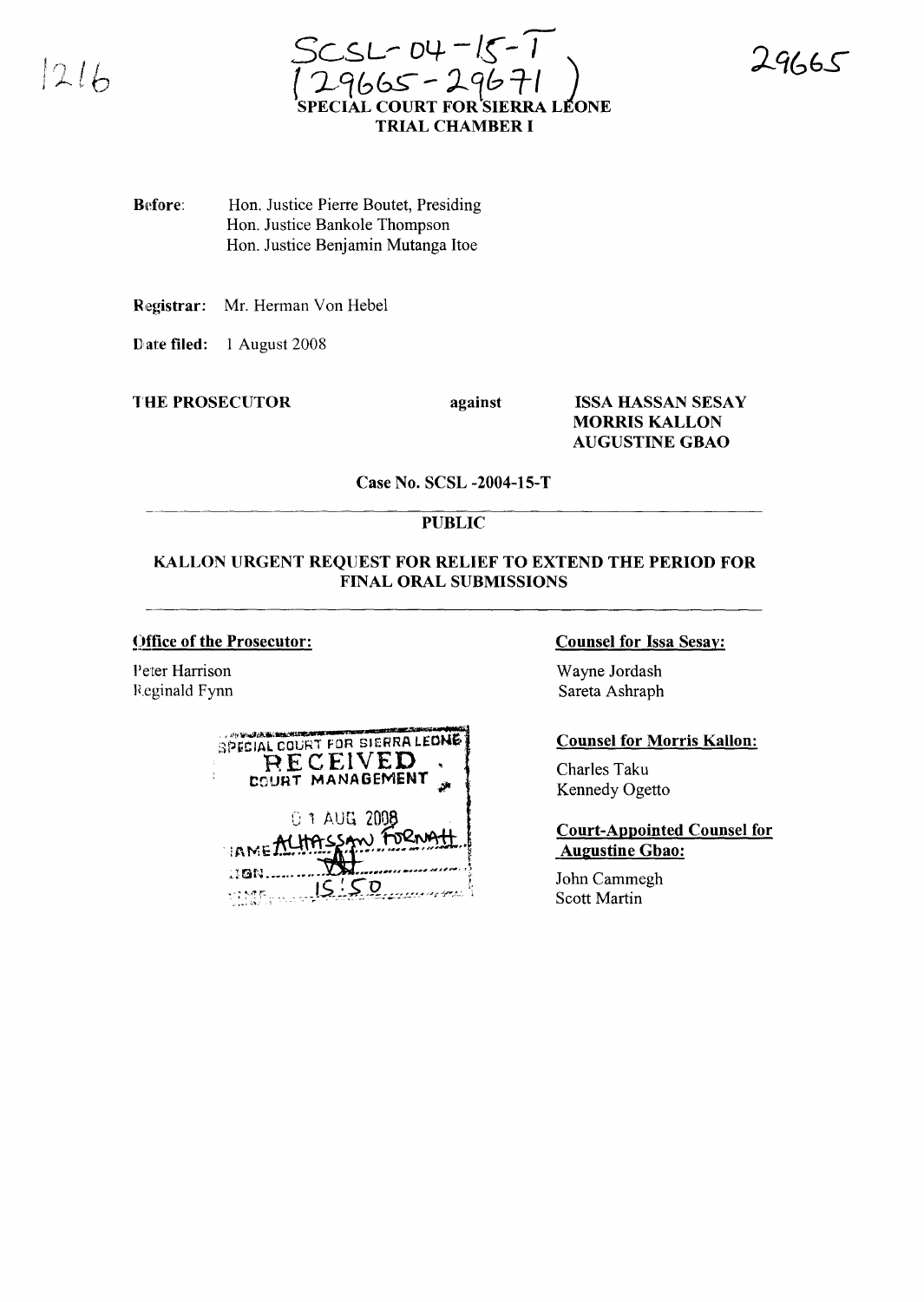### **INTRODUCTION**

- 1. On 29 April 2008, the Chamber ordered, *inter alia,* that, in respect of oral submissions, that "[t]he parties shall inform the Chamber of the Anticipated length of their closing arguments which, thereafter, may be limited by the Chamber in the interests of justice".<sup>1</sup>
- 2. On 29 July 2008, the Second Accused, Morris Kallon filed his final trial brief.<sup>2</sup> On that day also, the Prosecution<sup>3</sup> and the Third Accused<sup>4</sup> filed their final trial briefs with 549 pages and 373 pages of substantive submissions, respectively. On 31 July 2008 the First Accused filed its final trial brief with 495 pages of substantive submissions. $5$
- 3. Closing arguments were scheduled for 4 and 5 August 2008, by the aforementioned order of the Chamber.<sup>6</sup>
- 4. On 31 July 2008, the Chamber invited he parties to submit "the anticipated length of [their] closing arguments", wherein it was also stated: "[fJor your reference, you may wish to consider that the Parties in the CDF trial and the AFRC trial were given between two and three hours each".<sup>7</sup> For its part, the Kallon Defence requested a period of between 5 and 6 hours, noting in particular the length and complexity of the trial.
- 5. Today, on 1 August 2008, the Chamber ordered that, in order to present its closing oral submissions, and pursuant to its previous order of29 April 2008,
	- a. that the Prosecutions be given two hours;
	- b. that the Sesay Defence be given two hours;
	- c. that the KaHon Defence be given an hour and a half; and
	- d. that the Gbao Defence be given an hour.<sup>8</sup>
- 6. The Kallon Defence hereby files a motion seeking urgent relief to extend the

<sup>&</sup>lt;sup>1</sup> D v. *Sesay et al.*, SCSL-04-15-T-1106, Order for the Filing of Final Trial Briefs and the Presentation of Closing Arguments, 29 April 2008, ("29 April Order"), Order 10.

<sup>&</sup>lt;sup>2</sup> D</sup> *v. Sesay et al.*, SCSL-04-15-T-1207, Morris Kallon Final Trial Brief, 29 July 2008, ("the Kallon Brief").

<sup>&</sup>lt;sup>3</sup> D *v. Sesay et al.*, SCSL-04-15-T-1206, Prosecution Final Trial Brief, 29 July 2008, ("the Prosecution Brief").

<sup>4</sup> <sup>D</sup> *v. Sesay et aI.,* SCSL-04-15-T-1208, Gbao- Final Trial Brief, 29 July 2008, ("the Gbao Brief').

<sup>&</sup>lt;sup>5</sup> D V. Sesay et al., SCSL-04-15-T-1210, Filing of Sesay Defence Final Brief, 31 July 2008, ("the Seay Brief").  $^6$  29 April Order, Order 7.

 $<sup>7</sup>$  Email from Ms. Welsch to the Prosecution and the defence teams of the three accused.</sup>

<sup>&</sup>lt;sup>8</sup> <sup>D</sup> v. *Sesay et al.*, SCSL-04-15-T-1214, Order Regarding the Presentation of Closing Arguments, 1 August 2008. ("I August Order").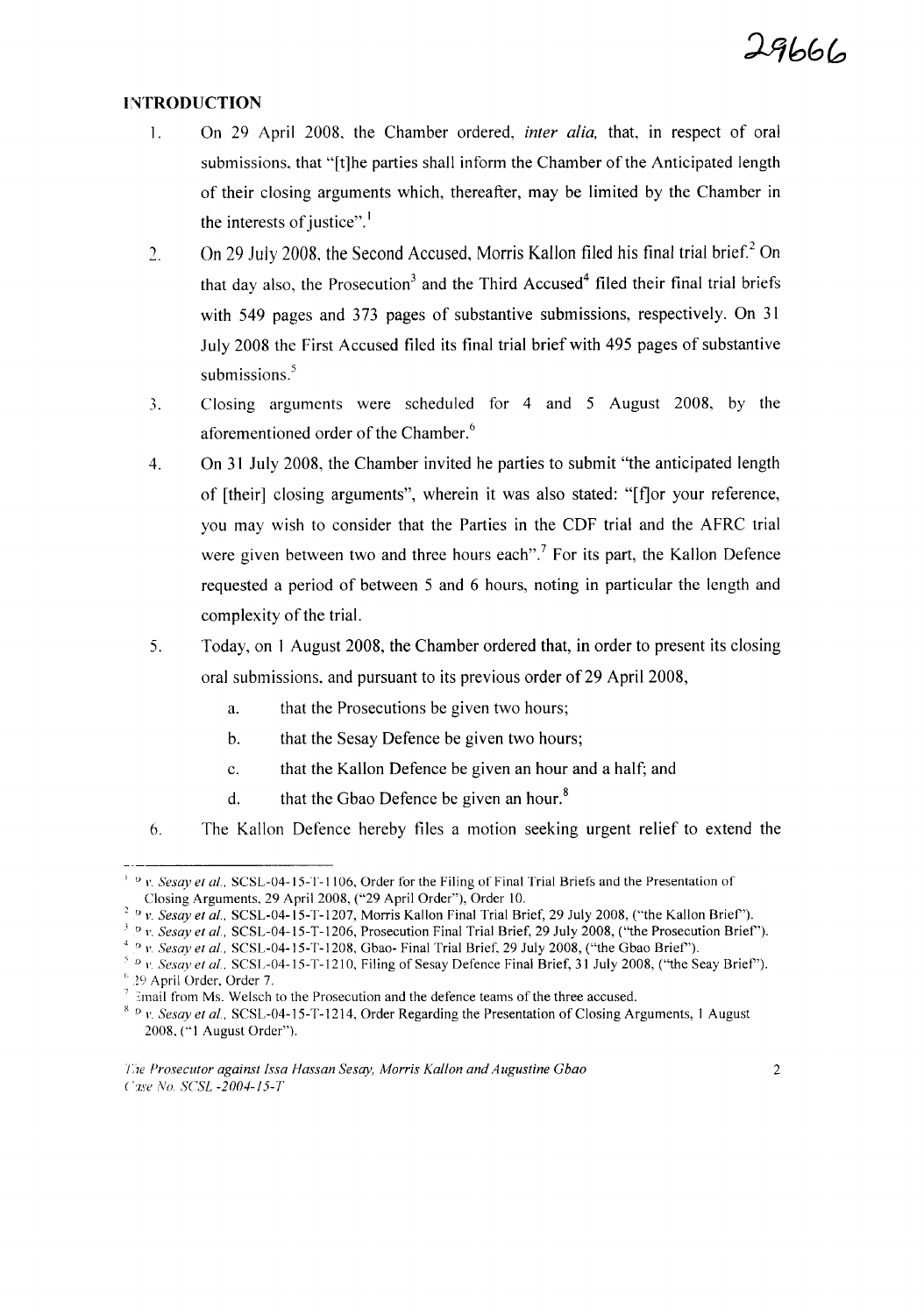period allotted to it by the Order and, therefore, reconsideration of the Order. It reasserts its request for a period between 5 and 6 hours.

#### **SUBMISSIONS**

- 7 The Defence notes that, by virtue of order 10 of the 29 April Order, the Chamber had reserved the ultimate determination of allotment of time until it had invited submissions from the parties and considered them. However, as a minimum it is submitted that the parties reasonably expected that two full days of submissions would be granted because in the 29 April Order, the Chamber put the parties on notice that oral submissions would be heard over two days. By reference to a normal court day, that equates to 12 hours of submissions.
- 8. In addition, by the same order, the Chamber ordered that final briefs be limited to 400 pages for each of the co-accused and 500 pages for the Prosecution. That order was subsequently revised in respect of the Prosecution, to 600 pages, and the Accused, Sesay, to 500 pages, and Kallon, to 450 pages.<sup>9</sup> The Chamber extended the page limits "in the interests of justice".<sup>10</sup> Therefore, an additional 250 pages were permitted by the Chamber.<sup>11</sup> In the 1 August Order, the Chamber notes that the "...the purpose of the closing arguments is to enable the Parties to address issues raised in the final trial briefs...". Therefore, the length of the briefs is material to the exercise of Chamber's discretion as to the length of oral submissions.
- 9. Today's order schedules oral submissions totalling of 6 hours and 30 minutes. In light of the foregoing, it is submitted that the parties were entitled to believe that: a period of 12 hours would be scheduled for oral submissions; that it would be extended to reflect the ultimate length of the final briefs that were filed, as compared to the length ordered intially; and that the parties would be granted an

<sup>&</sup>quot; J' l' *Sesay et aI,* SCSL04-15-T-1202, Order in Relation to Sesay Defence and Prosecution Motions for Extensions to the Page Limits of Their Final Trial Briefs, 23 July 2008; and *P* v. *Sesay et aI,* SCSL-04-15-T-1204. Order in Relation to Kallon Defence Motion for Extension to the Page Limit of its Final Trial Brief, 25 July 2008.

 $^{10}$  *!d.* 

 $\frac{11}{11}$  The defence submits that the fact that the full page entitlements were not used up is immaterial because when the Chamber stated, by its order of 29 April 2008, that it would hear oral submissions over two days, it did not, at that point, know whether the parties would use their full entitlements.

f'l,t' *Prosecutor against fssa Hassan Sesay, Morris Kallon and Augustine Gbao ('i;e* Vo SCSL -2004-f5-7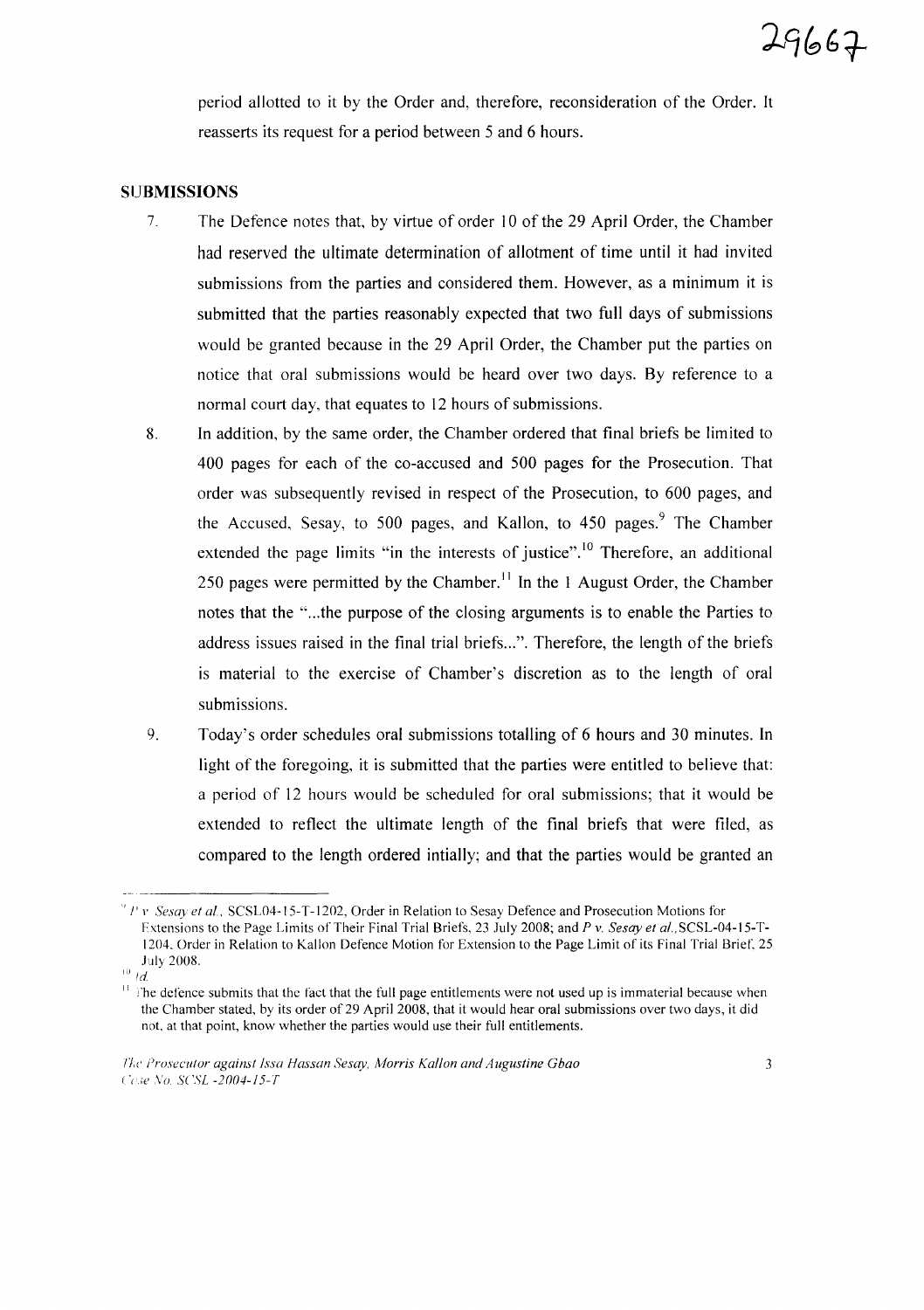equitable proportion of that total amount of time to present its oral submissions.

- 10. In addition, it is submitted that the Chamber be guided by the discretionary exercise of Trial Chamber **II,** adjudicating on corresponding issues in the other cases to have reached this stage before the Special Court together with the principle of proportionality. **In** *Brima et at.* the parties were granted 9 hours of oral submissions (. That case lasted 176 trial days and the prosecution called 59 witnesses in support of a  $14$  count indictment.<sup>12</sup> In this case, however, 84 Prosecution witnesses were heard in support of an 18 count indictment, yet the parties have only been granted 6 and 30 minutes for oral submissions. This also illustrates the larger scope of the response which the parties must make at oral submissions. The comparatively larger scope of this case as compared to *Brima* and *Fafana* is reflected in the size of the final briefs filed before the respective Trial Chambers. In *Brima et al.* 726 pages of written submissions were filed from all the 4 parties in total filed.<sup>13</sup> The parties in this case have filed 1967 pages of final submissions.
- I I. The Chamber notes that "the [p]arties have filed very comprehensive final trial briefs". The Kallon Defence notes and emphasises the importance of the oral submissions as the only element of the closing arguments which are responsive to the Prosecution Brief, given the simultaneous filing of the prosecution and defence final briefs. Under the particular circumstances of this case, elements of the case against the Accused have only come to light through the Prosecution Brief. The right against self-incrimination and the presumption of innocence ensure the significance of the forthcoming oral submissions to the fair trial rights of the accused, under Article  $17(4)$  of the Statute.
- 12. The Order cites that the "purpose of closing arguments is to enable the Parties to address issues raised in the final trial briefs of the other Parties not already addressed in their own final trial brief'. It is submitted that counsel for Kallon

<sup>12</sup> *P v. Brima et al.*, SCSL-04-16-T-613, Judgment, 20 June 2007, at para 9 and 10.

<sup>&</sup>lt;sup>13</sup> The Prosecution filed 485 pages, the Accused Brima filed 142, the Accused Kanu filed 152 pages and the Accused Kamara filed 147 pages.

n" *Prosecutor against Issa Hassan S'esay, Morris Kallon and Augustine Ghao* Case No. *SCSL* -2004-15-T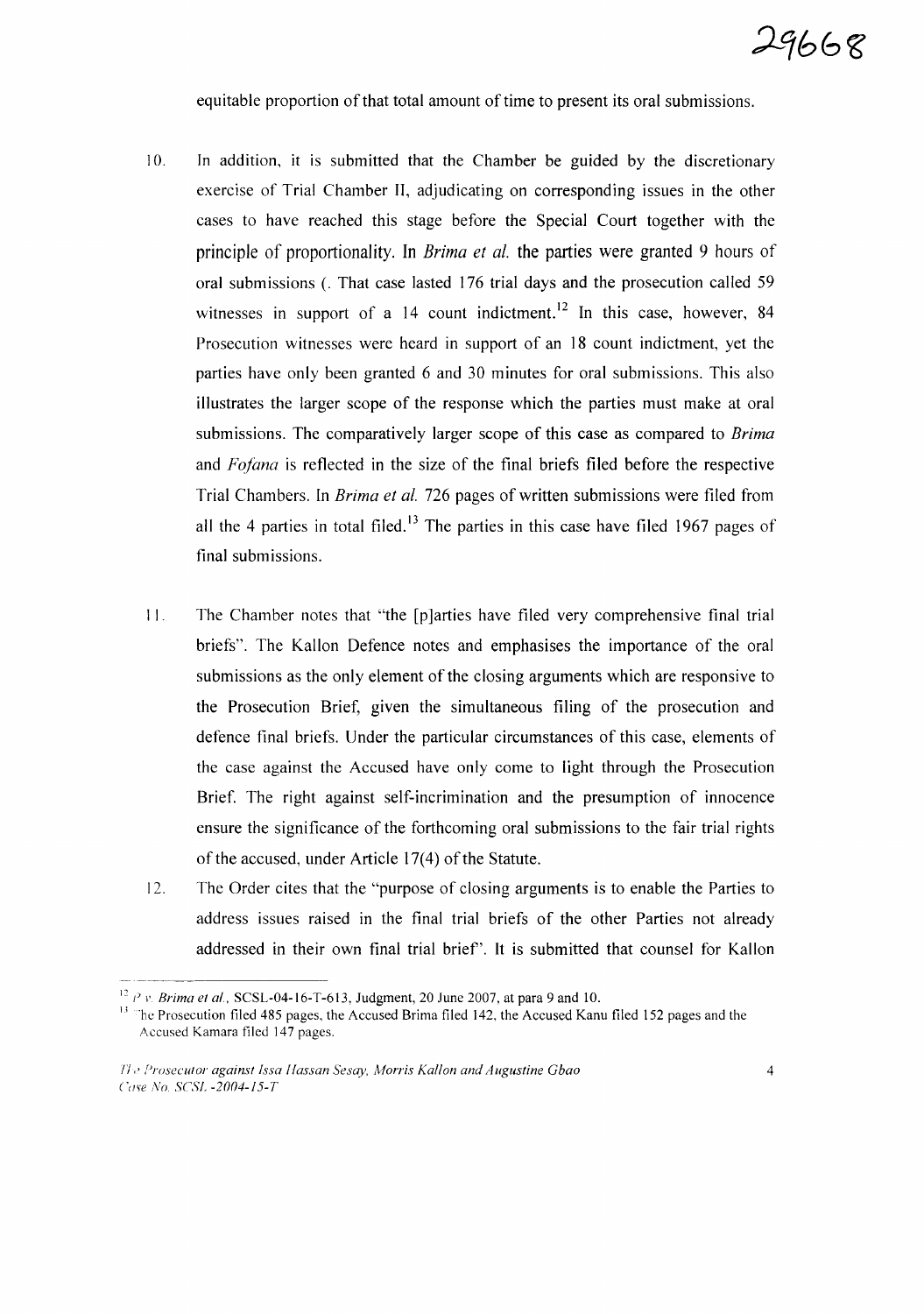cannot adequately address the issues raised in the Prosecution Brief, as well as the Sesay Brief and the Gbao Brief, which require response, notwithstanding the arguments in the Kallon Brief. Briefs filed by the other parties total 1417 pages of substantive submissions, excluding annexes and authorities. The Kallon Defence has already compiled material for submissions which would take longer than one and a half hours to properly present. Given that the all briefs of the parties were filed within the last three days, material issues which must be dealt with in oral submissions continue to come to light. It is submitted that, in the interests if justice the Accused be granted sufficient time to make response to the charges levelled against him, in a manner that is commensurate and adequate to the scope of the Prosecution case.

### **RELIEF SOUGHT**

- 13. In light of the foregoing, it is respectfully requested:
	- a. that the Trial Chamber extend the length of oral submissions available to the Kallon Defence to a period between 5 and 6 hours; and
	- b. that in light of the timing of the relevant order of the Trial Chamber, this motion and the forthcoming oral submissions, that an oral hearing be scheduled for Monday 4 August 2008, prior to the hearing of oral submissions, in order that the Chamber hear the submissions of the party and dispose of the matter expeditiously;

## 14. In the alternative,

a. that the Kallon Defence be permitted to file a written response to the Prosecution Brief, as well as the other defence briefs, in order to properly present its defence to the issues raised therein.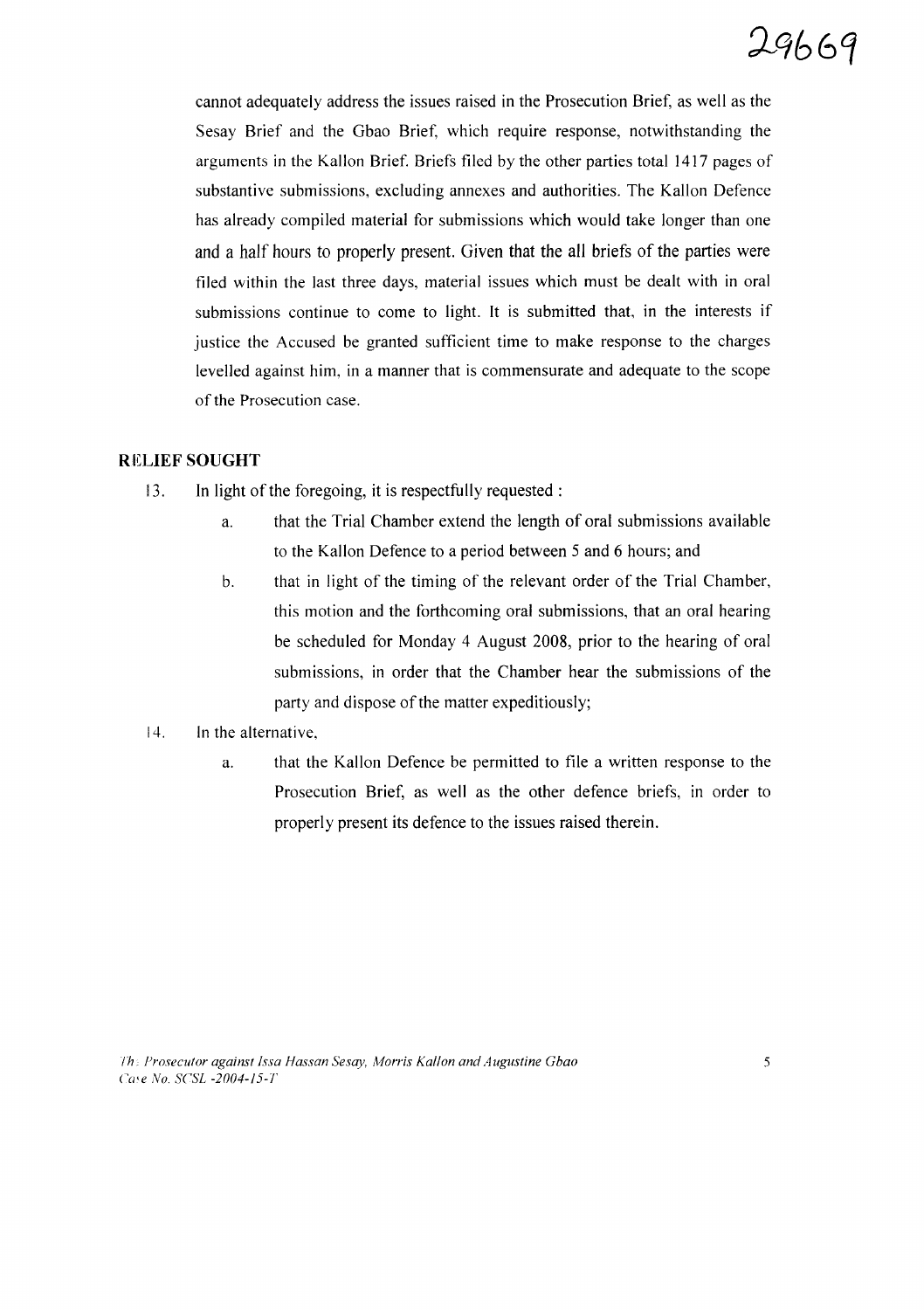29670

**DONE** in Freetown on this  $\left(\frac{c_1}{c_2}\right)^{1/2}$  day of  $\left(\frac{c_1}{c_2}\right)^{1/2}$  ..., 2008.

Fer Defendant KALLON,

Chief Charles A. Taku

**Kennedy Ogetto** 

# **AUTHORITIES**

Th: Prosecutor against Issa Hassan Sesay, Morris Kallon and Augustine Gbao Case No. SCSL -2004-15-T

 $\bar{r}$